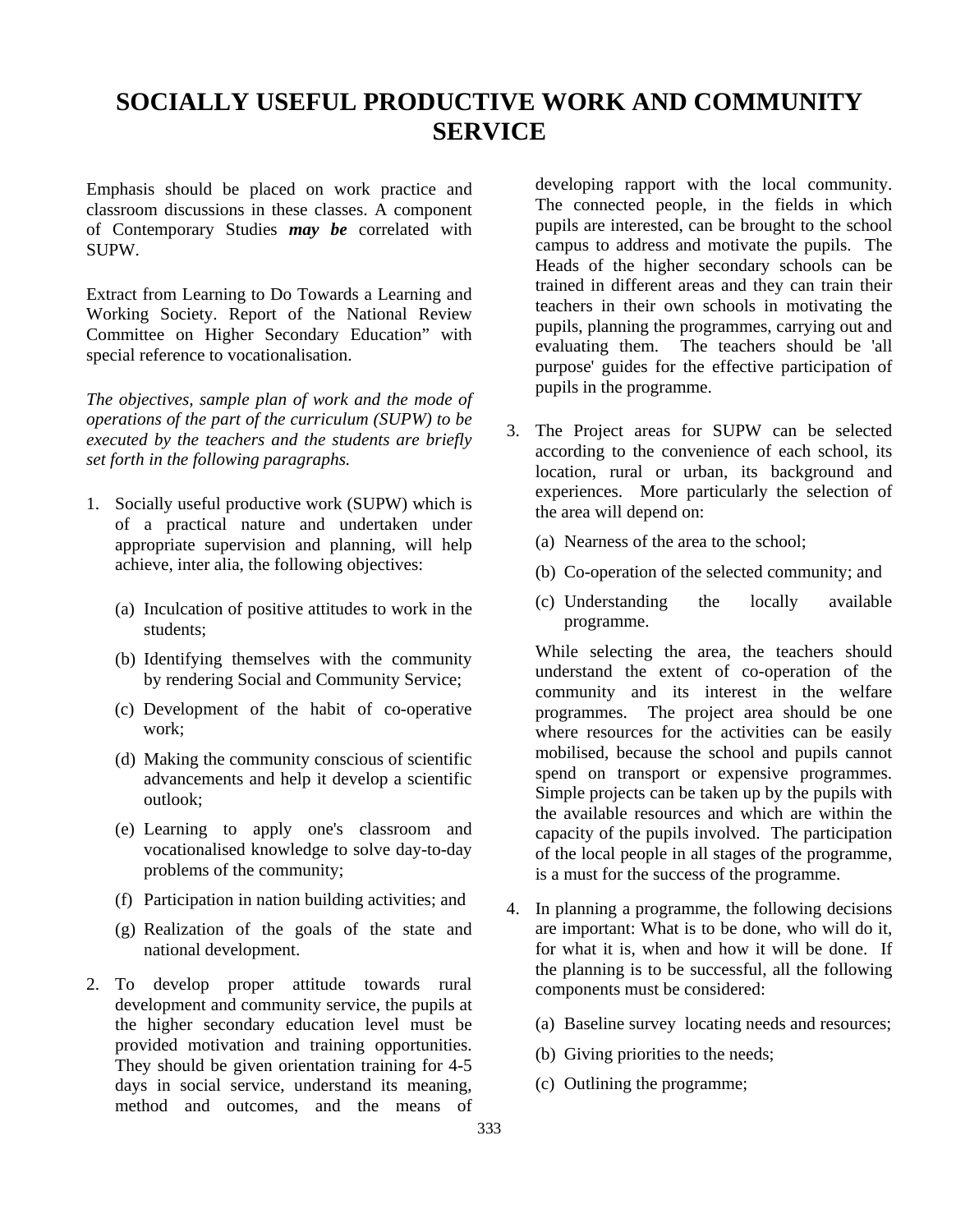(d) Conducting the programme; (e) Concluding the programme.

A simple survey should be conducted by the pupils in their selected project areas, to help them to understand the needs of the people, the resources available in the area, and decide what could be done by them. With the help of all the teachers in the school, and based on the needs of

the people, programmes can be outlined for the specified period of work (two years) in the community. Annual work plans can be prepared by the teachers as a guidepost for both the teachers and the students. A sample plan on a savings campaign is given below.

|                         | <b>Week Purpose</b>                                                                              | <b>Methods</b>                                                | Persons to be<br><b>Involved</b>                                      | Place to be adopted                      |  |
|-------------------------|--------------------------------------------------------------------------------------------------|---------------------------------------------------------------|-----------------------------------------------------------------------|------------------------------------------|--|
| I                       | Contacting the village<br>leaders and people.                                                    | Home Visits.                                                  | Pupils, teachers and<br>local leaders.                                | Individual houses.                       |  |
| II $\&$<br>$\rm III$    | Baseline survey to<br>learn the income and<br>expenditure and<br>savings pattern in the<br>area. | Interview                                                     | Homemakers, teachers<br>and pupils.                                   | Individual houses.                       |  |
| IV                      | Introduce the need and<br>method of savings.                                                     | Group meetings,<br>charts, posters and<br>exhibits.           | People, District,<br>Savings Officer. Pupils School.<br>and teachers. | Community hall or                        |  |
| $\overline{\mathsf{V}}$ | <b>Explaining various</b><br>methods of savings.                                                 | Home visits, Group<br>discussion with charts<br>and pamphlets | Pupils and teachers<br>Gram Sevikas and<br><b>Gram Sevaks</b>         | Individual houses.                       |  |
| VI                      | Helping them to reach<br>the Post office.                                                        | Field visits,<br>Discussions,<br>Demonstrations.              | Postmaster, leaders in<br>the community, pupils<br>and teachers.      | Post Office.                             |  |
| VII                     | Educating the people<br>on Bank Saving.                                                          | Lecture-cum-<br>Discussion.                                   | Representative from<br>nearby bank, pupils<br>and teachers.           | School.                                  |  |
| VIII                    | Helping people to go<br>to the bank and open<br>savings accounts.                                | Field Visits,<br>Discussion.                                  | Interested people,<br>Bank Manager, Pupils<br>and teachers.           | Bank.                                    |  |
| IX                      | Educating the people<br>in economic<br>improvement                                               | Lecture-cum-<br>Discussion.                                   | <b>Small Scale Industries</b><br>Officer, Pupils and<br>Teachers.     | Community Hall.                          |  |
| $\mathbf X$             | Starting simple<br>income-generating<br>programmes.                                              | Demonstration.                                                | Pupils, Teachers.<br>Concerned People.                                | Community Hall and<br>individual houses. |  |
| XI                      | Follow-up (continued).                                                                           | All methods and<br>techniques.                                | Concerned people.                                                     | Appropriate places.                      |  |

# **A Sample Plan of Work (Savings Campaign)**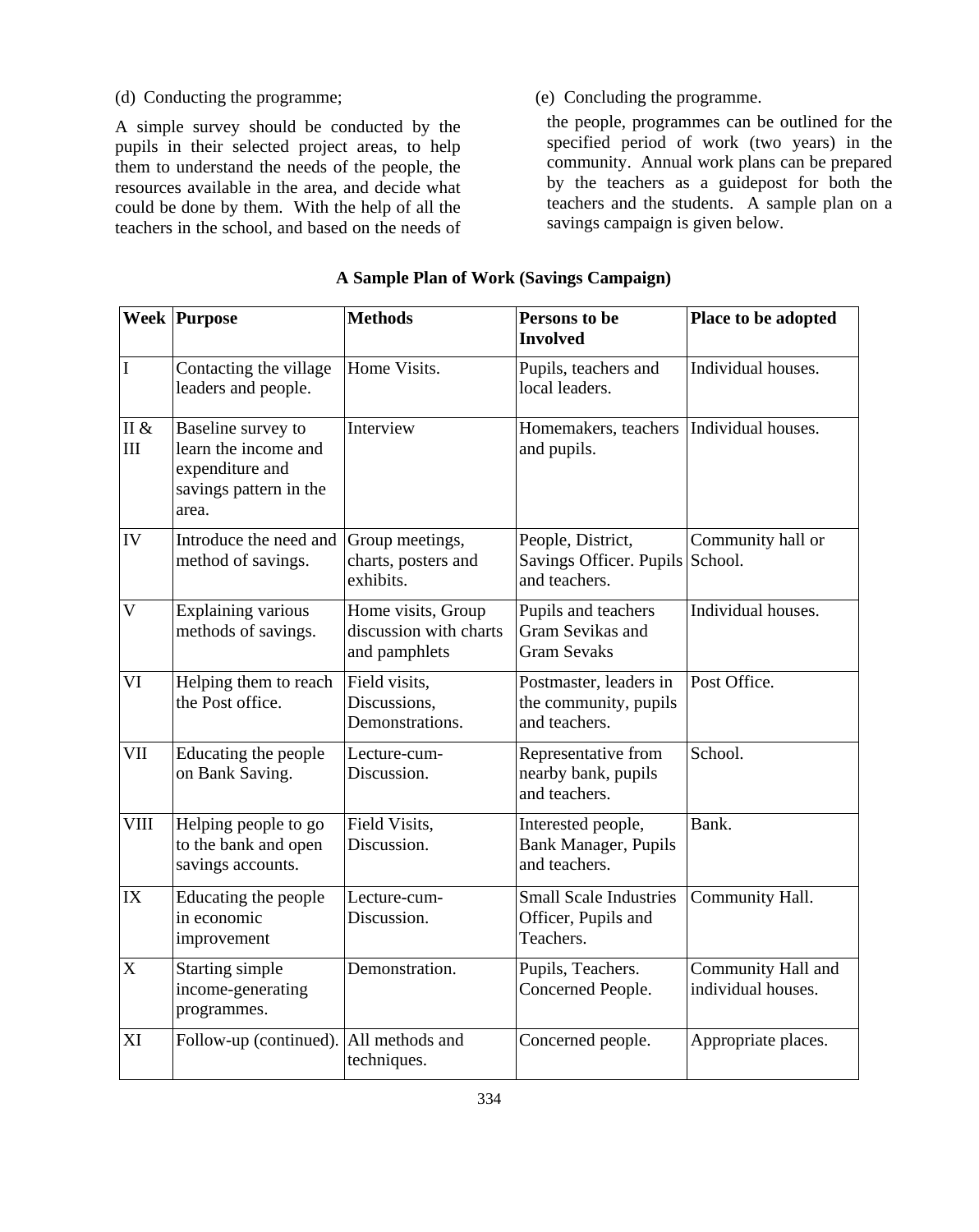- 5. Utilization of available infrastructure for the planning, execution and evaluation of the programmes is important in order also to minimise the expenditure and effort. The teachers should know the infrastructure available and be aware as to how to make use of them for the success of the programme. The infrastructure available for the welfare of the community is:
	- 1. District Collectorate
	- 2. Panchayat Union
	- 3. Village Panchayat
	- 4. Elementary School
	- 5. Primary Health Centre
	- 6. Municipality
	- 7. Small Savings Organisation
	- 8. Field Publicity Office
	- 9. Sarvodaya Sangh
	- 10. Local Organisations, such as, Parent Teachers' Association and Service Clubs - such as, Rotary, Lion's, Jaycees and others.

To get the assistance and co-operation of those who make up this infrastructure, they should be apprised and involved at all the stages of the programme development - from the planning, through execution to evaluation.

- 6. The programmes selected must be suitable to the age level and competencies of the pupils and the needs of the community. Both general types of productive programmes and specific productive projects related to the subject matter of each student can be undertaken. The following general programmes can be undertaken by all the pupils irrespective of their subjects (electives) of study:
	- (a) Fact finding;
	- (b) Tree Planting;
	- (c) Cleanliness and Sanitation;
	- (d) Deepening ponds, construction of contourbounds, community halls, road laying;
	- (e) Small Savings Drive;
	- (f) Health and Nutrition Education;
	- (g) Celebration of National Days and festivals;
	- (h) Organising film shows;
- (i) Organising libraries/book banks and mobile laboratories;
- (j) Hospital work;
- (k) Conducting programmes in balwari (games and music);
- (l) Coaching children;
- (m) Adult literacy;
- (n) Camps in the adopted area.

Students who are pursuing language studies should take up Adult Education under Socially Useful Productive Work.

7. The Socially Useful Productive Work should, as far as possible, be allied to the electives chosen by the students, allowing also for any other kind of work depending upon the facilities available in the neighbourhood. The students who are studying Home Science may, for instance, work with the community for improvement of the nutritional status of the population, utilising the local products for developing cheap and wholesome diets. The students of Chemistry may undertake useful work of soil fertilisers and water, removal of pollution, utilisation of wastes, etc. Those of Physics may similarly work on rural electrification, improvement of small and cottage industries, etc. Biology students may serve in primary health centres and promote other health measures or help farmers, horticulturists, etc., for improving productivity. Political Science students may work with Panchayat Administration, local bodies, etc., for purposes of improving various services to the community.

The above are illustrations of the kind of Socially Useful Productive Work which the students, pursuing academic studies, may undertake. Obviously, there are many more areas that can be tackled in one's own environment. A list of certain subject matter related activities is set forth:

- *(1) Indian Languages*
	- (i) Writing short stories and skits.
	- (ii) Developing leadership qualities and through education debates.
	- (iii)Developing artistic tendency painting, drawing and other fine arts.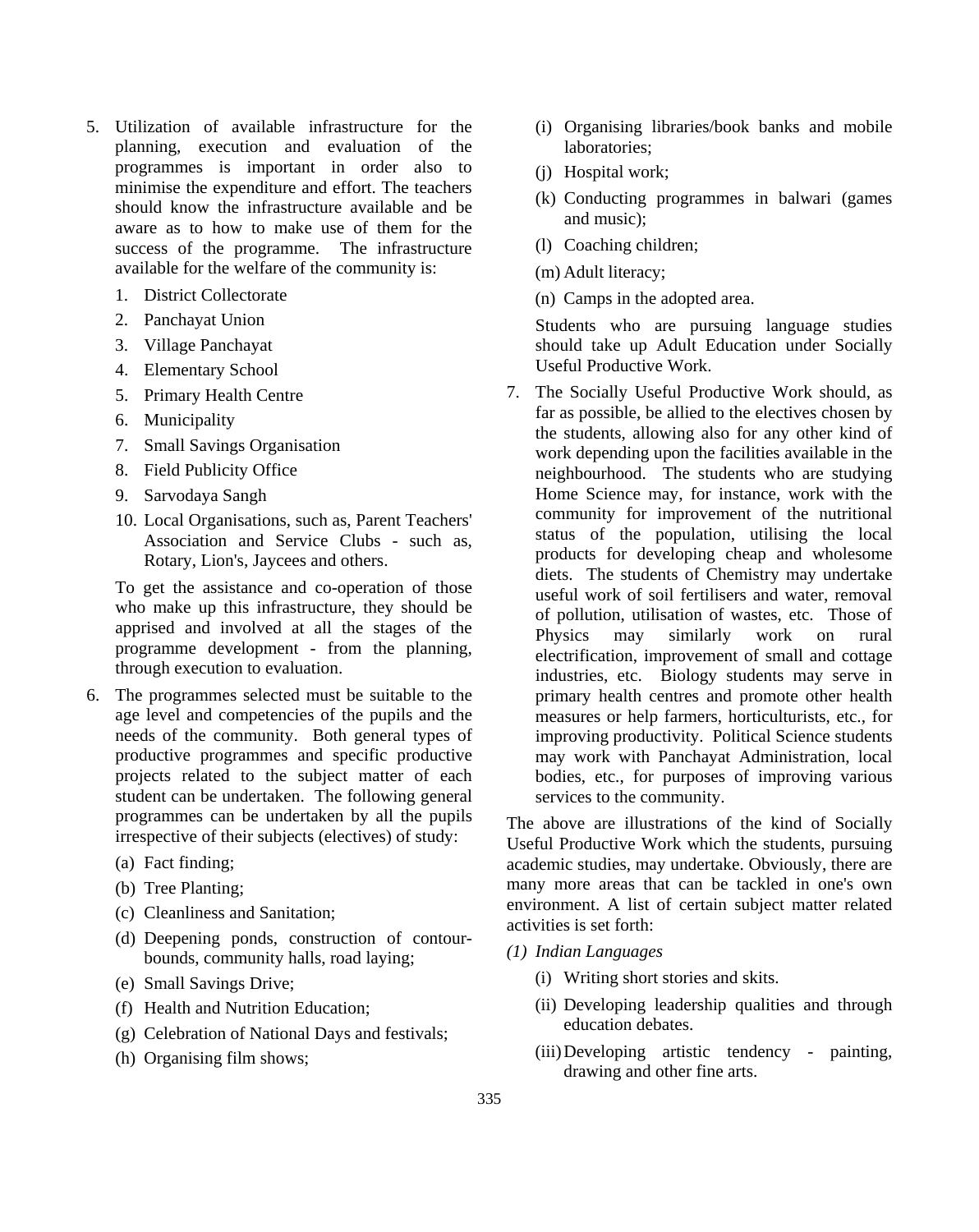- (iv) Promoting national integration.
- (v) Encouraging them to read newspapers knowledge about current affairs.
- (vi) Adult literacy and adult education.
- (vii) Coaching school children.
- *(2) History*
	- (i) Dramatisation programmes.
	- (ii) Screening historical films.
	- (iii)Publication of historical leaflets and booklets.
	- (iv) Organisation of exhibitions of historical value.
	- (v) Debates and oratorical competitions as regards the political set up of the country.
	- (vi) Discussions and utilisation of local resources.
	- (vii) Encouraging the pupils to adopt such hobbies as are of educational value.
- *(3) Geography*
	- (i) Radio broadcasts on weather conditions.
	- (ii) Making the villagers to understand the radio broadcasts.
	- (iii)Working models of volcanoes and earthquakes.
	- (iv) Survey work of the lands and roads.
	- (v) Attending the Panchayat Union Meetings and discussions.
- *(4) Mathematics*
	- (i) Encouraging the pupils to learn mathematics by pointing out its use in the world at present.
	- (ii) Helping the adults and unemployed to run a co-operative store selling goods at controlled price.
	- (iii)Teaching them to make toys with simple models like triangles, spheres etc.
	- (iv) Helping them to discriminate between British units, and the metric system.
	- (v) Helping them to be aware of the units and measurements so that they cannot be cheated in shops. This can be done by actually showing the weights, scales and meter scale.
- *(5) Physics*
	- (i) Giving basic knowledge about how to prevent electric shock accidents.
- (ii) Giving knowledge about how lightning and thunder occur and what are the uses of lightning and thunder and the thunder arrester.
- (iii)Teaching how we receive sound from the radio which is relayed from the Radio Station.
- (iv) Preparing hot water with the help of solar heat or energy.
- (v) Giving knowledge about how to produce artificial rain.
- (vi) Teaching how to get electricity from water and steam.
- (vii) Giving basic knowledge about how to operate the machines like washing machine, grindingmachine, electric cookers, etc.
- (viii)Giving knowledge about how sound is produced from various sound instruments.
- *(6) Chemistry*
	- (i) Preparation of soap and washing soda.
	- (ii) Explaining the uses of Dettol and Phenyl for cleanliness.
	- (iii)Preparation of tincture and simple ointments for wounds.
	- (iv) Preparation of dyes.
	- (v) Explaining the preparation of bleaching powder.
	- (vi) Explaining the equipping techniques and use of gobar gas plant in the houses making use of animal waste.
	- (vii) Explaining the uses and preparation of ammonium nitrate.
	- (viii) Explaining the fixation of nitrogen.
	- (ix) Explaining the uses of insecticides.
	- (x) Demonstrating the method of purifying water.
- *(7) Biology*
	- (i) Helping the farmers to get rid of insect pests.
	- (ii) Learning methods of vegetative propagation.
	- (iii)Introducing modern techniques of incubation in poultry.
	- (iv) Practicing the way of getting uniform fruiting and blossoming through simple techniques using chemicals (Hormones).
	- (v) Leathering of economically important animals.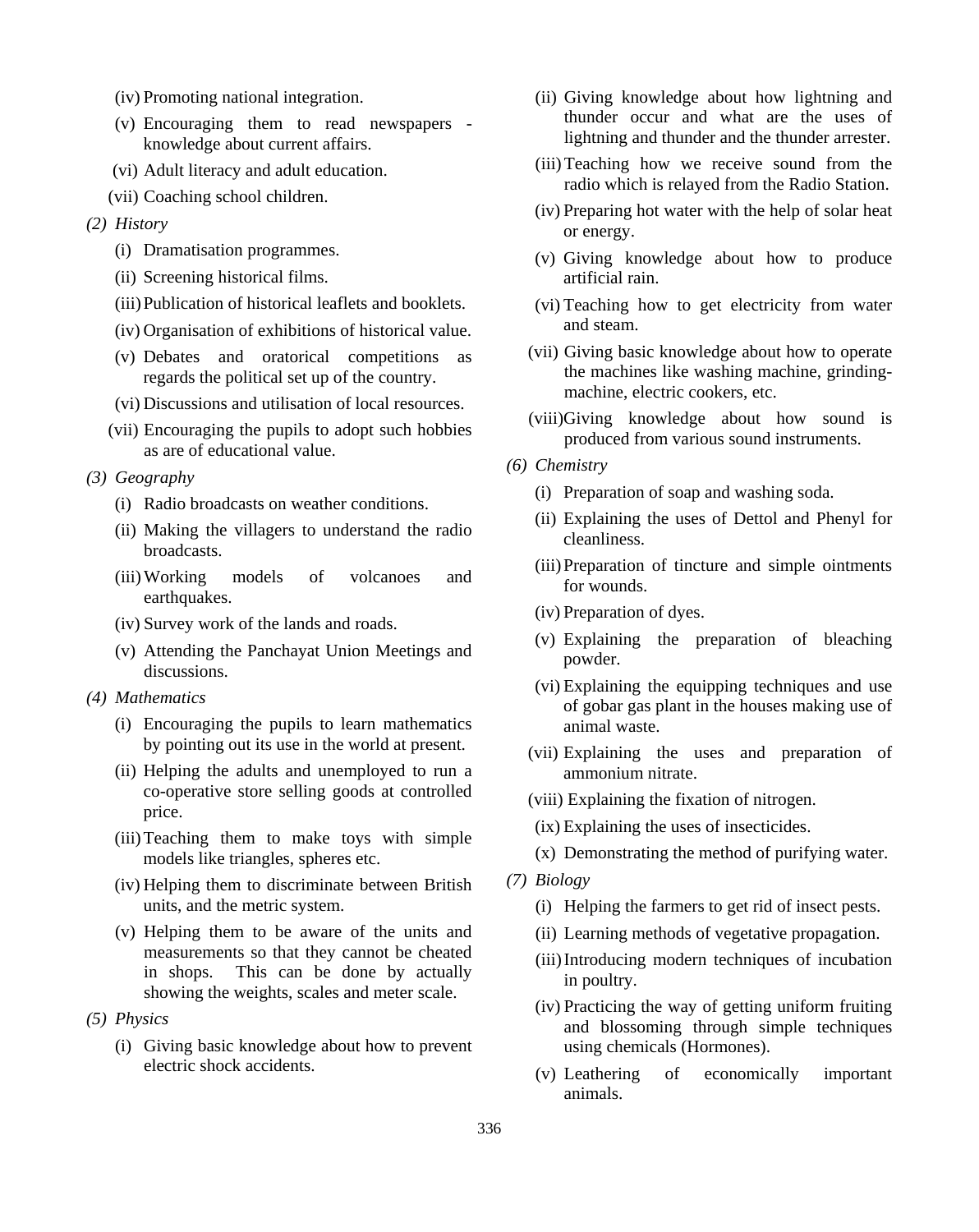- (vi) Making students aware of economic Zoology.
- (vii)Providing knowledge on crop rotation.
- (viii)Making students aware of the various sources of nitrogen manure in the form of nitrogen yielding plants (legumes) and easily available cultures to increase the yield.
- (ix) Making students aware of contamination.
- *(8) Home Science*
	- (i) Raising a kitchen garden.
	- (ii) Helping the rural people to have poultry units and to do bee keeping.
	- (iii)Organising rural balwari.
	- (iv) Low-cost nutritious food-demonstration.
	- (v) Improving arts and crafts.
	- (vi) Make use of compost pits.
	- (vii) Pest control measures.
	- (viii) Nutrition education through various games.
- 8. Fifteen per cent of the working time is to be spent for Socially Useful Productive Work. It amounts to about 150 hours a year. The 150 hours can be distributed throughout the year according to the convenience of schools. Sometimes, if it is convenience of schools. impossible to give them every week, a stretch of several hours could be given during the year, for a camp. But continuity should be assured in the work. Many adjustments have to be made in the school timetable to give the students and teachers free time to go to the work spot. The timings suitable for the students must also fit in with the timings of the people in the programme area. After the two-year's programme, even when a particular batch of students completes its courses and leaves, the school should plan for follow-up programmes in the areas, by subsequent batches of students.
- 9. The Heads of the institutions should nominate a senior teacher to be in charge and co-ordinate the entire programme for the school and guide the teacher-in-charge. All teachers in the school would be guiding the students of their own class in all aspects of the programme – planning, execution and evaluation. The Heads of the institutions should scrutinize the records and registers maintained by the students, teachers and teacher-in-charge (coordinator) of the programme. The work of the coordinator should be counted in the workload of the teacher.

# **ASSESSMENT (CLASSES XI AND XII)**

Evaluation is an important aspect of planning and execution of the Socially Useful Productive Work (including Community Services and an optional component of Contemporary Studies) programme in schools. From the beginning of the programme each step needs evaluation. An illustrative guide to the areas of assessment and weightage to be given is contained in the following paragraphs.

# **1. Selection of Socially Useful Productive Work (including Community Service and an optional component of Contemporary Studies)**

Candidates will be required to select one craft and one service per year of preparation for the Examination, i.e. Classes XI and XII. In addition, candidates may also select topics under Contemporary Studies per year of preparation for the Examination.

# **2. Internal Assessment**

The Internal Assessment will consist of assessment in (a) Socially Useful Productive Work (b) Community Service (c) Contemporary Studies *(if opted by candidates)*.The work undertaken by the candidates during the two-year preparation period in each year will be assessed and marked out of 100.

# **3. Socially Useful Productive Work**

- (i) This will be taken to mean work practice in craft. In contrast to community service it implies the making of articles of social use or practice of a skill.
- (ii) The areas of assessment of Socially Useful Productive Work may be classified as follows:

| $\prime\prime$<br>vı |
|----------------------|
|                      |

- (1) Preparation 10
- (2) Organisation 20
- (3) Skills 40
- (4) Research 20
- $(5)$  Interest  $10$
- (iii)*Preparation:* It is important to select a craft which is socially useful and within the candidates' capabilities. It may be necessary to visit localities where certain crafts are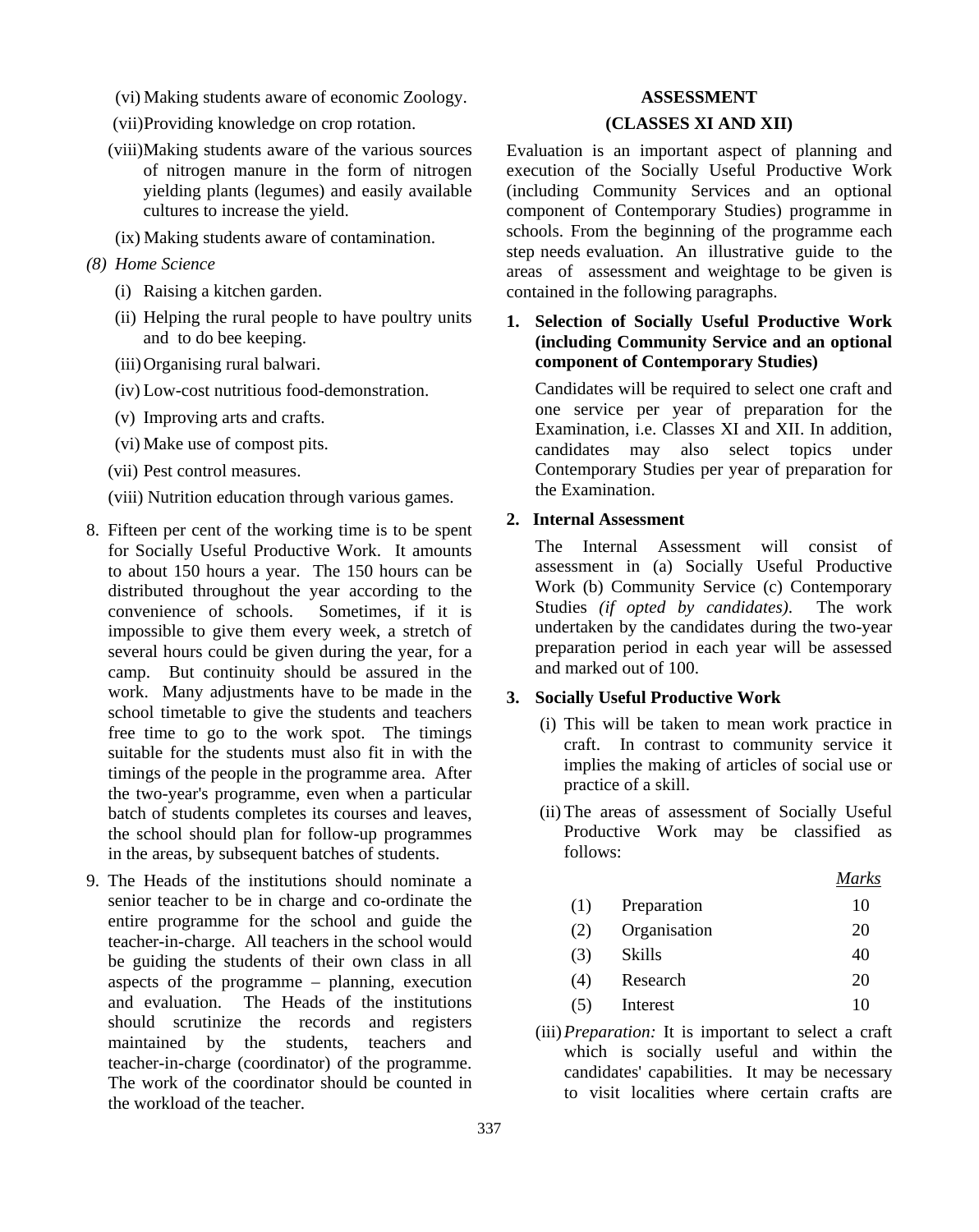practiced and note details of the processes or methods involved.

- (iv) *Organisation:* The candidates should be able to explain in writing the tools, materials and processes required as well as draw up a timetable/programme of work.
- (v) *Skills:* The manipulative skills of the candidates should be assessed regularly from the finished product(s) and should include the candidates' abilities to follow the processes or methods of the craft.
- (vi) *Research:* This is the candidate's ability to analyse a process or method and analyse a process or

#### NAME OF THE SCHOOL

*Internal Assessment Card for Socially Useful Productive Work*

Name of Candidate:

Craft/Skill:

# **ASSESSMENT RECORD**

| Date of Assessment Areas of Assessment |  |              |  |               |  |          |                                                                                    |          |  |
|----------------------------------------|--|--------------|--|---------------|--|----------|------------------------------------------------------------------------------------|----------|--|
| Preparation                            |  | Organisation |  | <b>Skills</b> |  | Research |                                                                                    | Interest |  |
|                                        |  |              |  |               |  |          | Grade   Points   Grade   Points   Grade   Points   Grade   Points   Grade   Points |          |  |
|                                        |  |              |  |               |  |          |                                                                                    |          |  |

#### **INTERPRETATION OF GRADES**

| Grade        | <b>Standard</b> |
|--------------|-----------------|
| A            | Very Good       |
| B            | Good            |
| $\mathsf{C}$ | Satisfactory    |
| D            | Fair            |
| E            | Poor            |
|              |                 |

#### **4. Community Service**

- (i) This will be taken to mean work done in the home, school and outside, which is beneficial to the community.
- (ii) The areas of assessment of Community Service may be as under:

|                  | <i>Marks</i> |
|------------------|--------------|
| (1) Preparation  | 10           |
| (2) Organisation | 20           |
| $(3)$ Skills     | 40           |

| improvise wherever necessary.                        |  |  |  |  |  |  |  |  |
|------------------------------------------------------|--|--|--|--|--|--|--|--|
| (vii) <i>Interest</i> : This is an assessment of the |  |  |  |  |  |  |  |  |

suggest/implement improvements as also

- candidate's industriousness, constancy and conscientiousness with regard to the work undertaken. The candidates should be able to adhere to the timetable/programme of work drawn up by them.
- (viii)*Record card:* This should be kept for each candidate and the assessment of Socially Useful Productive Work entered in it. A specimen of the record card is given below for guidance.

 $(5)$  Interest  $10$ 

(4) Resourcefulness 20

- (iii)*Preparation*: It is important to select a service that will be beneficial to the community. It may be necessary to form teams or squads and to select a leader.
- (iv) *Organisation* is the knowledge of the tools, materials and methods/processes by which the work can be done, and the ability to draw up a timetable, or programme of work.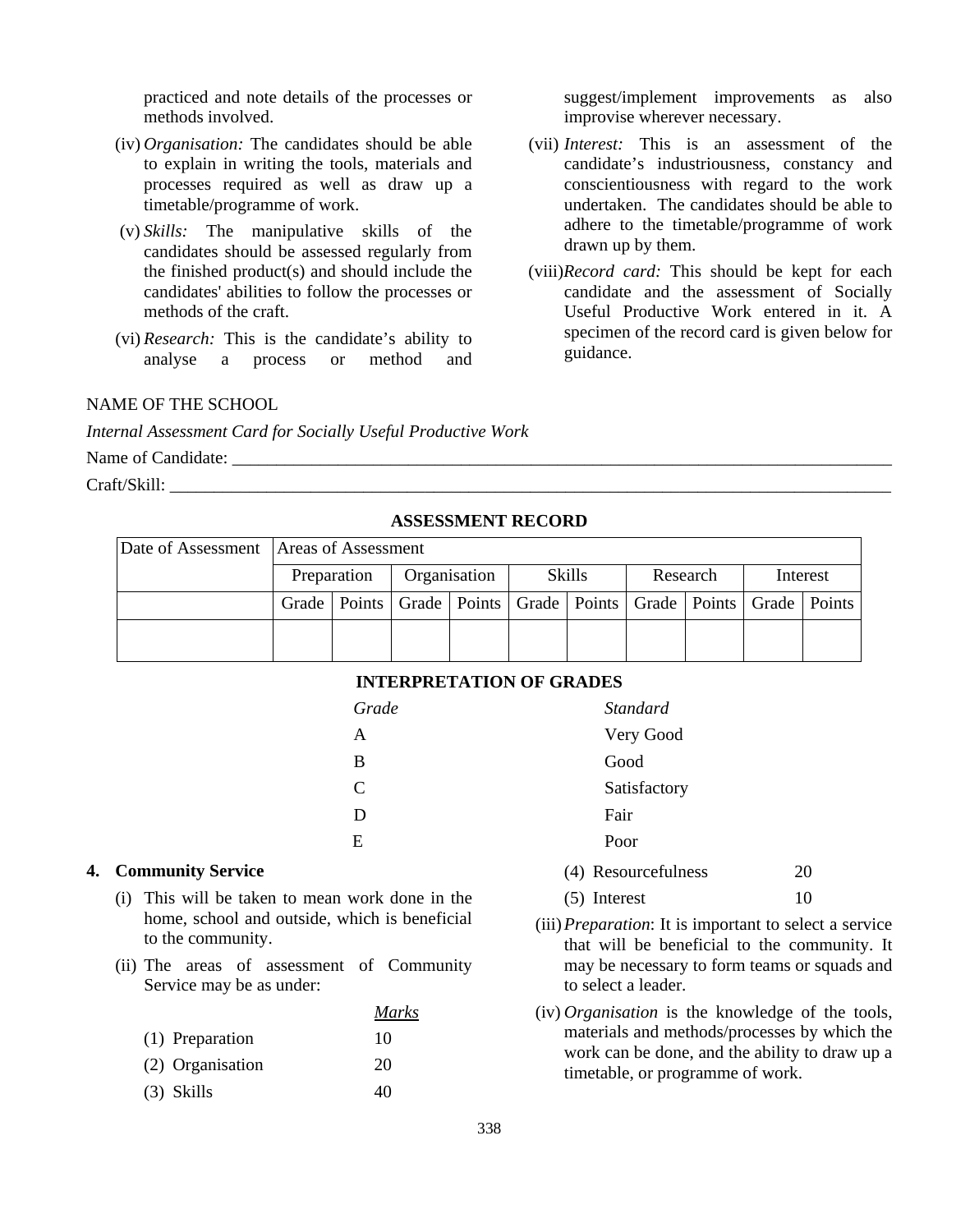- (v) *Skills* are the manipulative skills of doing the work. The quality of the candidate's work should be assessed.
- (vi) *Resourcefulness* is the ability to complete the work in spite of problems and difficulties and to improvise wherever necessary.
- (vii) *Interest* is the assessment of the candidate's constancy, industriousness and conscientiousness in doing the work and their abilities to adhere to the timetable, or programme of work drawn up by them.
- (viii)A record card on the lines suggested for Socially Useful Productive Work should be kept.
- (ix) A **practical scheme** for day schools is given below:
	- (a) In the case of day-schools, parents should be involved in making their children aware of their responsibilities in the home and to persons in the area in which they live. They should be encouraged to render service in the home and to their neighbours. Such service may take the form of helping parents in cleaning the house, making the beds, assisting in the kitchen, cleaning the backyard, helping in the garden, visiting the sick, teaching a child, or children in the neighbourhood, and so on.

Experiments should be tried in every school in which there are day scholars. Parents should be asked to give each child a job of work to do, which will last between 20 minutes to half an hour *each* day.

- (b) A diary should be kept for each child in which the parents enter this every day:
	- (i) Nature of work;
	- (ii) Time allotted;
	- (iii)Remark of the parent;
	- (iv) Signature of the parent.

Thus, it will be possible for the school to ensure that children do at least three and half-hours *of Socially Useful Productive Work and Community Service*, per week.

(c) The number of hours as far as the *Social Service* is concerned in the case of day scholars, will then be within the home and the neighbourhood and may rightly be termed 'Homework'.

The remarks to be entered by the parent should be specified so that they may be converted into grades.

- (d) A suggested five points "remarks" scale is given below:
	- A -Very Good
	- B -Good
	- C -Satisfactory
	- D -Fair
	- E -Poor
- (e) The class teacher should be required to enter the "grades" in a special register against each child.

#### **5. Contemporary Studies**

Pupils are to be provided a general appreciation of the topics given with a view to cultivate and inculcate values promoting sustainable societal practices. Assessment will be done on the basis of participation in class discussions. Grades may be awarded as for SUPW.

# **6. Submission of Grades**

Heads of schools will be responsible for correct entry of the SUPW (including Community Service) and Contemporary Studies (optional) result of each candidate in terms of the Grades A, B, C, D or E.

The grades must be submitted online through the Council's CAREERS portal within the stipulated due date.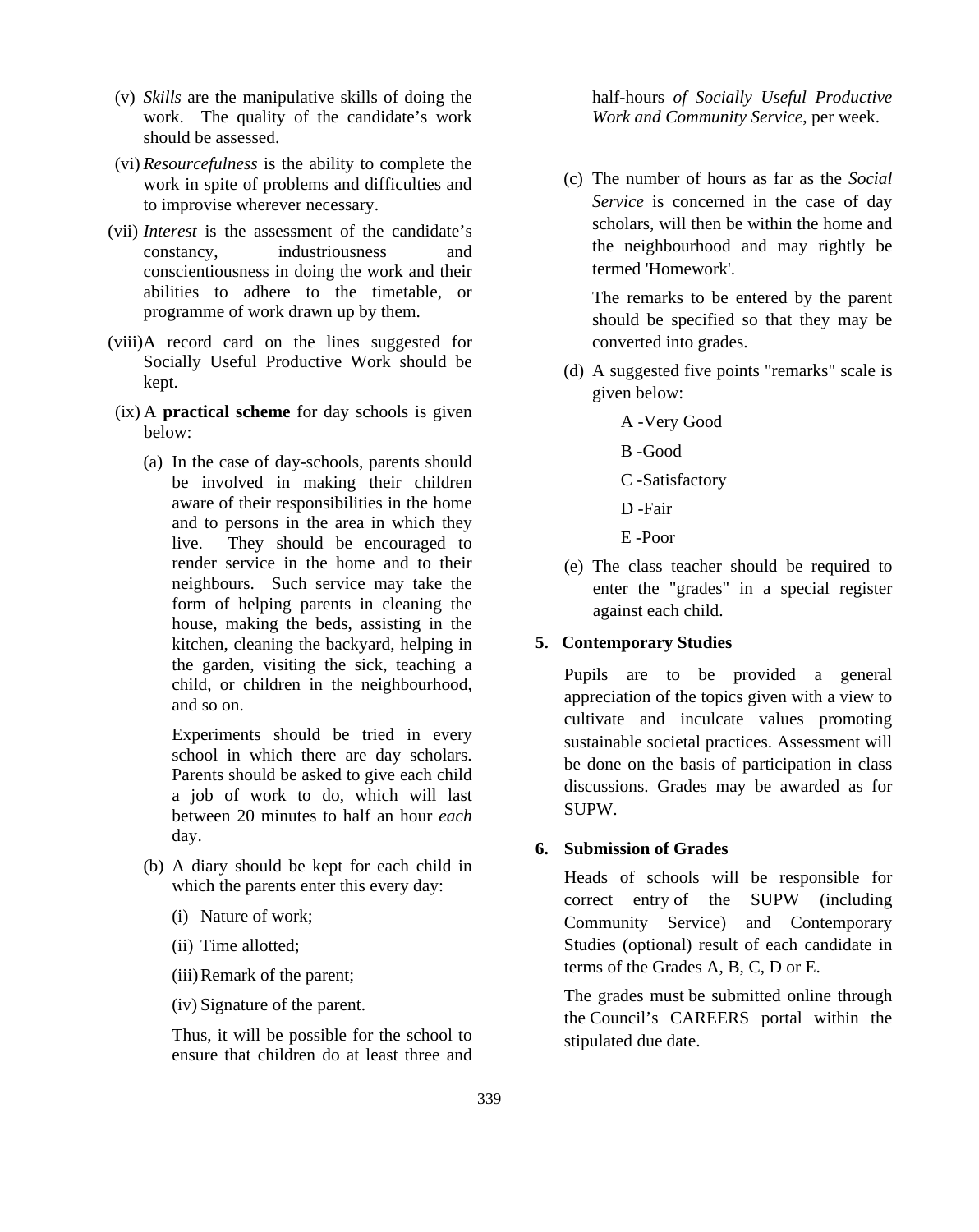# **CONTEMPORARY STUDIES (OPTIONAL)**

#### **(Recommended to form a component of SUPW)**

The aim of this section is to provide to all students the ability to comprehend social transformations and develop in them the ability to utilize knowledge and skills to effectively address emerging opportunities. The student should learn:

- (i) To analyse concepts and practices within socio-economic, political contexts in the society.
- (ii) To critically examine and evaluate various development strategies and experiences so as to be able to generate a viewpoint of their own.
- (iii) To understand the inter-relationships of development in the country, in the region and at the international levels in commerce, trade and socio-political areas.
- (iv) To develop a challenging attitude to act on the social and environmental matters in order to introduce change for a sustainable social order.
- (v) To appreciate the conflicts of interests between social political organizations at the national and international levels and develop a comprehensive appraisal of their impact on the individual.

# **CLASS XI**

#### **1. Emergence of new Society**

- 'Greens' and 'Culture Creatives'.
- Emerging trends in modern society:
	- Organic Foods
	- Vegetarianism
	- Feminism
	- Decline of the industrial age practices
	- Netizens

# **2. Atmosphere and Climate change**

- What is the "greenhouse gas effect" and which are the "greenhouse gases"?
- Is global warming man-made?
- What are the likely consequences of global warming?
- What other climate changes are taking places?

• What measures can we take to mitigate or combat these changes?

#### **3. Equity, Equality, Social justice**

- Constitutional provisions.
- Present political aspirations.
- Social imbalances.
- Perspectives promoting sustainable society.

# **4. The Energy Debate**

- Impact of burning fossil fuel on environment.
- Future of nuclear energy.
- Scope of fuel conservation.

# **5. Reaching Out**

Types of communication networks and their utility – e-mail, facsimile, video conferencing; understanding of the Internet as a global knowledge base and communication network.